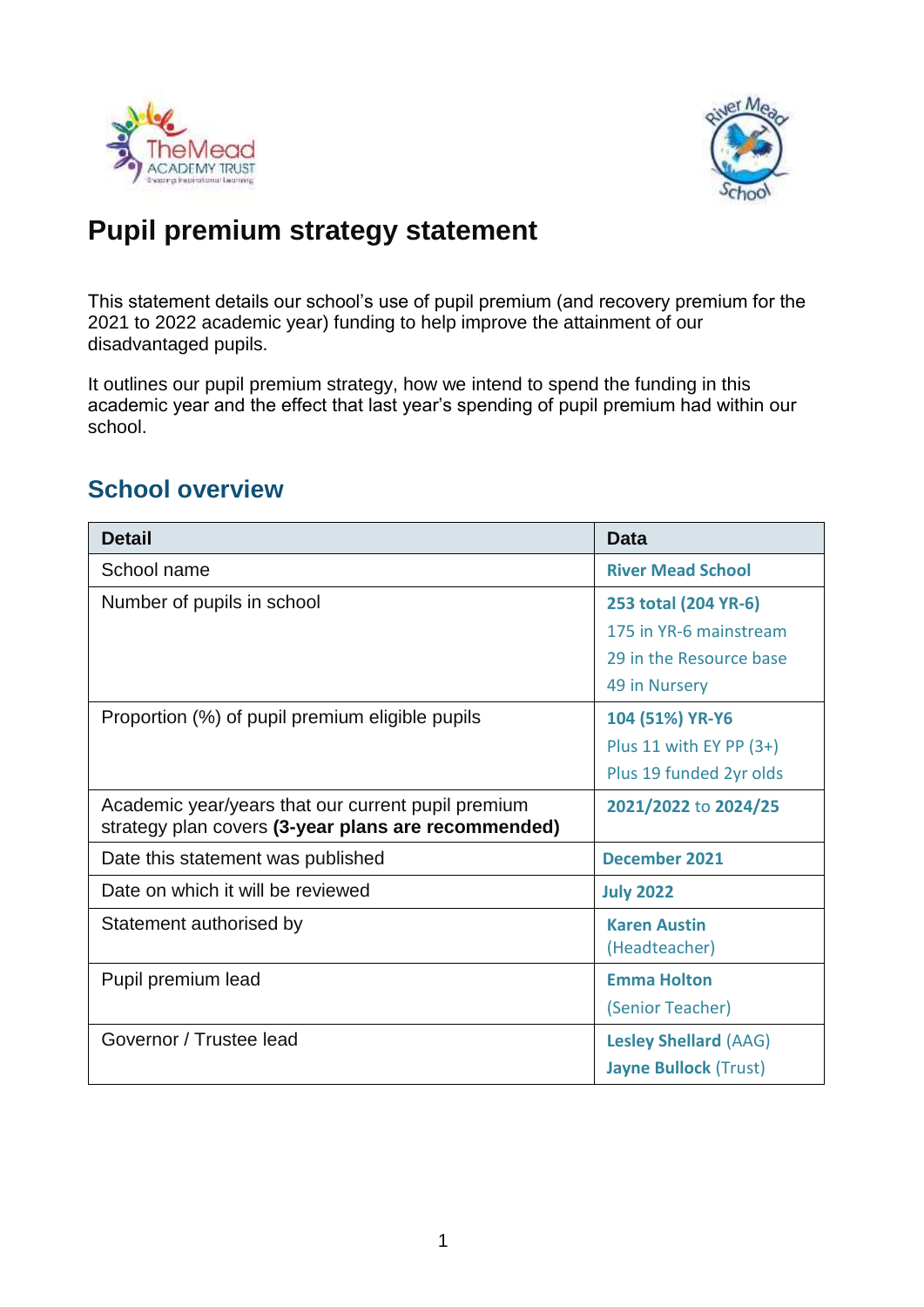# **Funding overview**

| <b>Detail</b>                                                                                                                                                              | <b>Amount</b> |
|----------------------------------------------------------------------------------------------------------------------------------------------------------------------------|---------------|
| Pupil premium funding allocation this academic year                                                                                                                        | £141,015      |
| Recovery premium funding allocation this academic year                                                                                                                     | £29,447       |
| Pupil premium funding carried forward from previous<br>years (enter £0 if not applicable)                                                                                  | £0            |
| Total budget for this academic year<br>If your school is an academy in a trust that pools this<br>funding, state the amount available to your school this<br>academic year | £170,462      |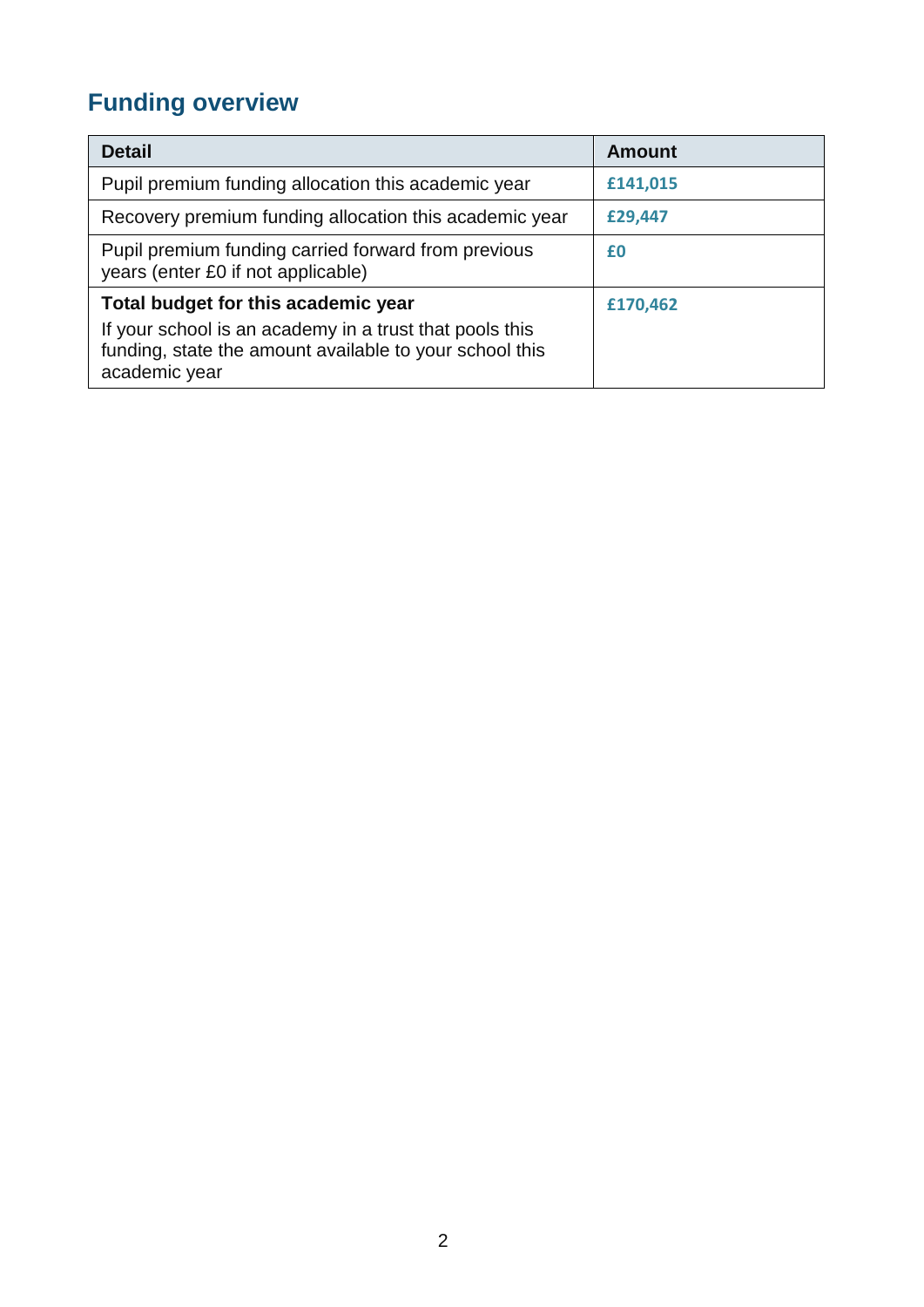# **Part A: Pupil premium strategy plan**

# **Statement of intent**

We aim for high attainment and good or better progress for all children, regardless of their starting points and challenges.

We teach each child as an individual, acknowledging the complexity and variation of their disadvantage and how we can best meet their needs through a collective approach and shared responsibility. Through this collaboration combined with parental input, assessments and knowledge of the children, we accurately identify the school-wide challenges that this strategy aims to overcome.

This strategy also considers the needs of other children who are not designated as Disadvantaged but face similar challenges (for example Young carers, those who have social care involvement, those who are financially disadvantaged).

Our approach is centred around quality first teaching that is underpinned by a comprehensive knowledge of the individual children, their families and their needs. When choosing methods of delivery for the core curriculum, we make careful considerations through the lens of our disadvantaged children. This is in order to have the greatest impact on closing the gap in attainment between those who are advantaged and those who are not, whilst also benefitting the non-disadvantaged children in our school.

Our targeted support will also include those children whose education has been worst affected through the pandemic, regardless of Disadvantage. Some of this support will be targeted through the National Tutoring programme supported by a full-time academic mentor and a full-time school-based tutor.

We do not make assumptions about the impact of disadvantage; instead we make use of robust analysis of assessment to determine the common challenges and specific needs. This analysis supports us in selecting appropriate approaches to ensure each child flourishes.

This is achieved by:

- Having high expectations of where learning is pitched and scaffolding to enable achievement for all.
- Intervening responsibly and innovatively at the point of need considering, the whole child holistically.
- Working collaboratively as a whole staff team with diligence and consistency.

#### **School context**

River Mead is smaller than the average-sized primary school located in Melksham, Wiltshire. The school has a 20-place resource base providing specialist provision for pupils with a range of complex needs. Most of these pupils have an education, health and care plan. The local authority places these pupils. The school also has nursery provision onsite for 2 and 3-year-olds. The school is part of The Mead Academy Trust (which is made up of three primary schools) in Wiltshire. It is governed by a board of trustees which has delegated some of its functions to an academy advisory group. The vast majority of pupils are White British, and most pupils speak English as their first language. The proportion of disadvantaged pupils eligible for the pupil premium is well above the national average and is increasing. The proportion of pupils with SEND is also well above the national average.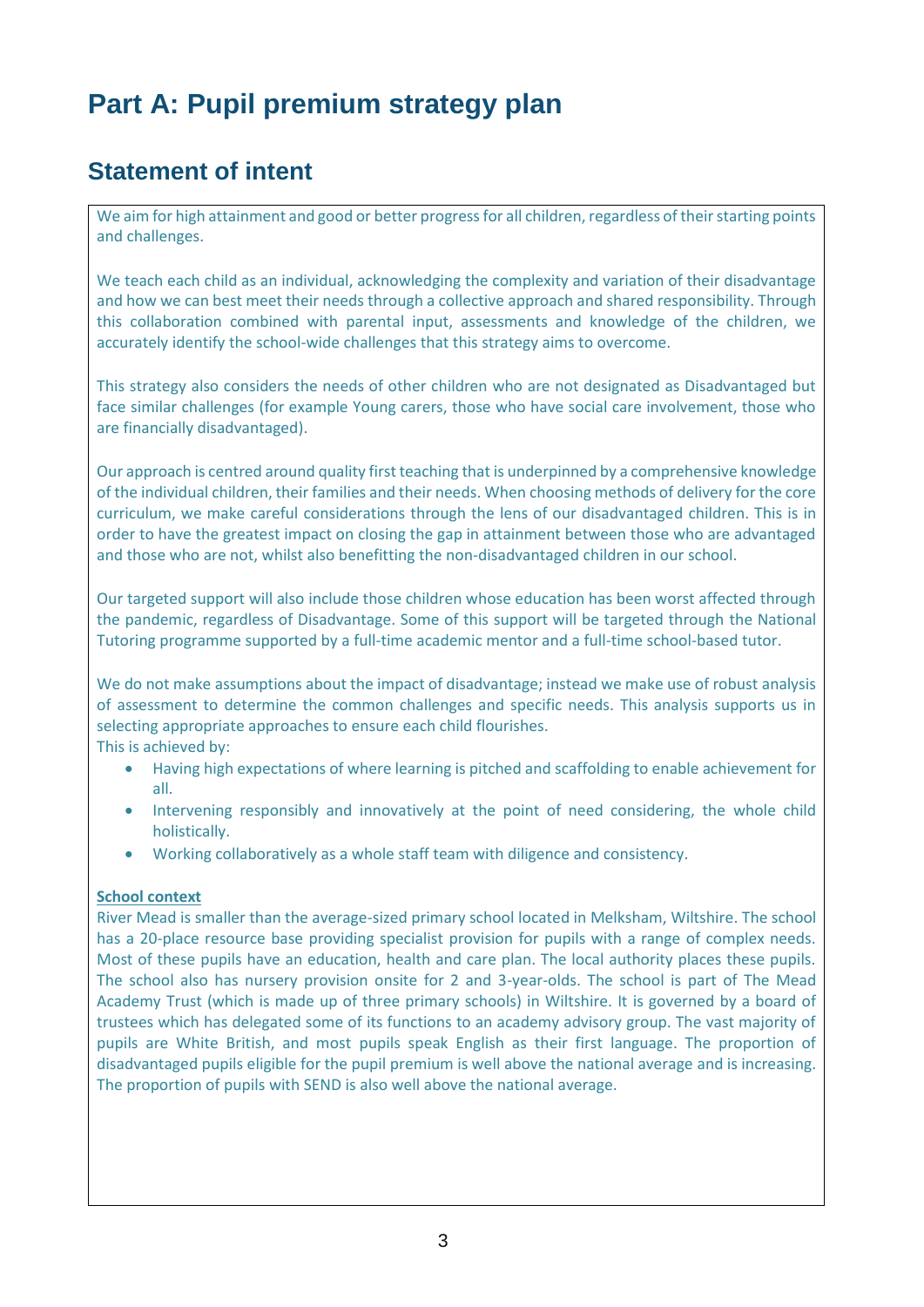#### **River Mead School MOSAIC data - April 2019**

|                                 | <b>School</b> | <b>Wilts</b><br>primary |
|---------------------------------|---------------|-------------------------|
| Number on roll                  | 206           |                         |
| % FSM (Nat 14.7%)               | 36.4          | 10.2                    |
| % SEN (Nat 13.5%)               | 36.4          | 16.9                    |
| % BME (Nat 32.1%)               | 13.6          | 12.7                    |
| % EAL (Nat 20.6%)               | 13.1          | 6.2                     |
| <b>High - Low Status factor</b> | $-0.531$      | 0.281                   |
| School rank by H-Ls factor      | 7/200         |                         |
| School position by %Q1          | 13/185        |                         |

National figures taken from Jan 2018 census data (released June 2018)



#### **Wiltshire school data profile 2021**

| <b>CONTEXT</b>                             | Sum '19 | Aut '20 | Spr 21 |     | <b>Robing Aug.</b> | Wilts  |           |                            |                   |
|--------------------------------------------|---------|---------|--------|-----|--------------------|--------|-----------|----------------------------|-------------------|
| Service (military) children                | 6       | 6       |        |     |                    | 21.94  |           |                            |                   |
| % Service children compared to No. on Roll | 2.59%   | 2.30%   | 1.86%  |     | 2.25%              | 11.34% |           |                            |                   |
| Free School Meals (FSM)                    | 87      | 114     | 114    |     | 105                | 25.00  |           |                            |                   |
| % FSM compared to No. on Roll              | 37.50%  | 43.68%  | 42.38% |     | 41.19%             | 12.91% |           | Service Child %            | FSM %             |
| <b>SEN Support</b>                         | 49      | 57      | 57     |     | 54                 | 27.26  | 30%       |                            | 1%                |
| % SEN Support compared to No. on Roll      | 21.12%  | 21.84%  | 21.19% |     | 21.38%             | 14.09% | 20%       |                            |                   |
| <b>EHCP</b>                                | 30      | 42      | 41     |     | 38                 | 6.19   |           |                            |                   |
| % EHCP compared to No. on Roll             | 12.93%  | 16.09%  | 15.24% |     | 14.75%             | 3.20%  | 10%       |                            |                   |
| <b>Travellers</b>                          | o       | 1       |        | $-$ |                    | 0.72   | <b>D%</b> |                            |                   |
| % Travellers compared to No. on Roll       | 0.00%   | 0.38%   | 037%   |     | 0.25%              | 0.37%  |           | SEN <sub>%</sub><br>EHCP % | Travellers %      |
| <b>Social Care</b>                         | Sum'19  | Aut '20 | Spr21  |     | Rolling Avg.       | Wilts  | 7.0%      |                            |                   |
| Looked After Children (CLA)                |         | 2       |        |     | 1.67               | 0.34   | 6.0%      |                            |                   |
| % CLA compared to No. on Roll              | 0.43%   | 0.77%   | 0.74%  |     | 0.65%              | 0.17%  | 5.0%      |                            |                   |
| Pupils with Care Plan (CP)                 | ø       | 1       |        |     | 1.67               | 0.64   | 4.0%      |                            |                   |
| % CP compared to No. on Roll               | 0.00%   | 0.38%   | 1.49%  |     | 0.62%              | 0.33%  | 3.0%      |                            |                   |
| Children in Need (CIN)                     | 14      | 5       | 14     |     | 11.00              | 2.27   | 2.0%      |                            |                   |
| % CIN compared to No. on Roll              | 6.03%   | 1.92%   | 5.20%  |     | 4.38%              | 1.17%  | 1.0%      |                            |                   |
| Open Support                               |         | з       |        |     | 3.33               | 1.12   | 0.0%      | CLA <sub>56</sub><br>CP %  | CIN %<br>Open Sup |
| % Open Support compared to No. on Roll     | 1.72%   | 1.15%   | 1.12%  |     | 1.33%              | 0.58%  |           |                            |                   |

# **Challenges**

This details the key challenges to achievement that we have identified among our disadvantaged pupils.

| <b>Challenge</b><br>number | Detail of challenge                                                                                                                                                                                                                                                                                                                                                                                                                                                                                                                                                                                    |
|----------------------------|--------------------------------------------------------------------------------------------------------------------------------------------------------------------------------------------------------------------------------------------------------------------------------------------------------------------------------------------------------------------------------------------------------------------------------------------------------------------------------------------------------------------------------------------------------------------------------------------------------|
|                            | Our observations and discussions with staff and children have identified that children's<br>emotional and social development has been disrupted due to partial closures and<br>lockdowns and that this is impacting on children's ability to regulate their behaviour<br>and their readiness for learning. These issues particularly affect Disadvantaged children<br>and those who are otherwise vulnerable (such as those with a social worker).<br>All children (but particularly those who are disadvantaged have also had limited<br>opportunities for cultural experiences through the pandemic. |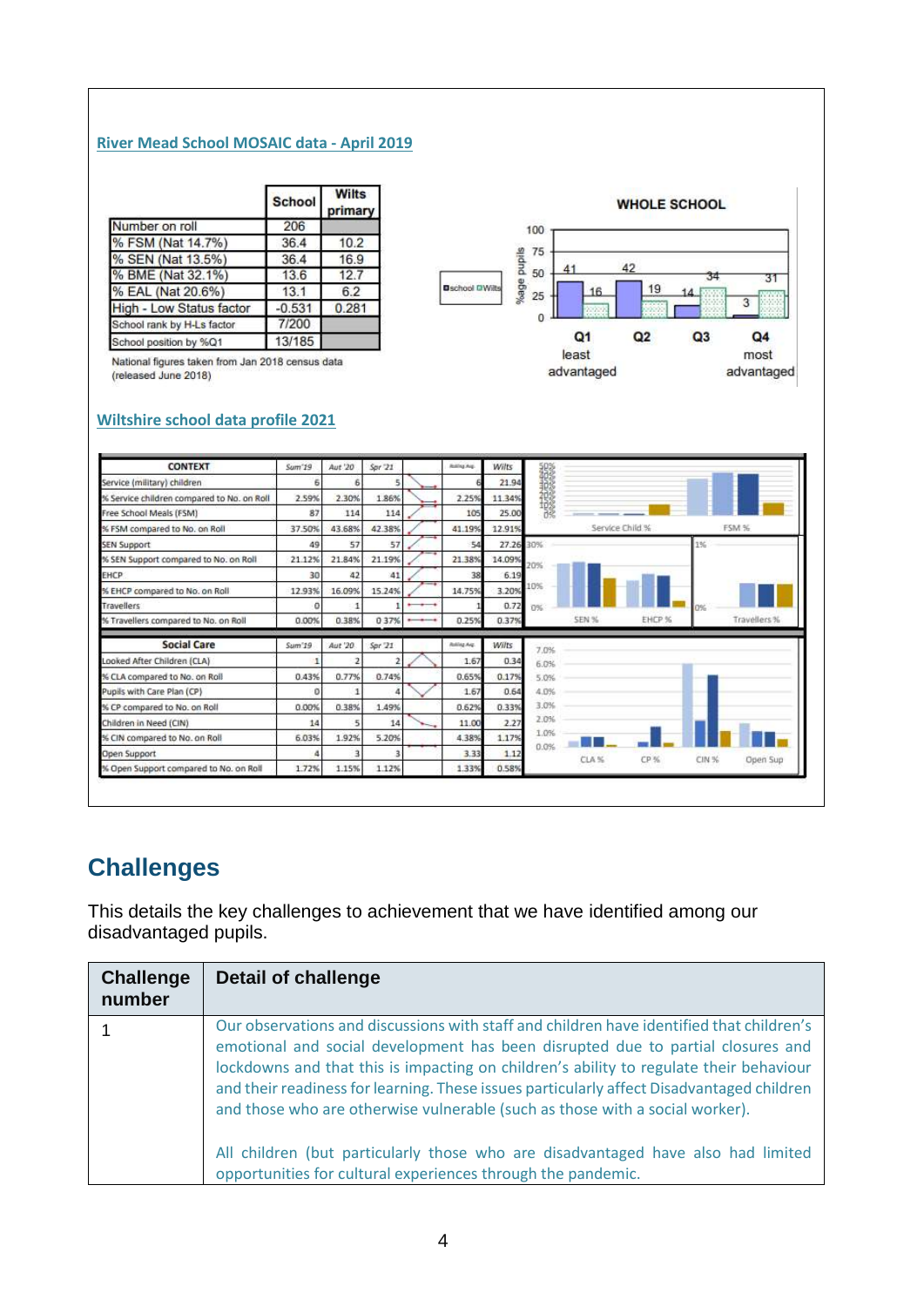| $\overline{2}$ | Our assessments, observations and discussions with children and staff suggest that<br>disadvantaged children find it more difficult than their peers to make progress with<br>phonics and engage with reading at home. This has a negative impact on their<br>motivation and development as readers.<br>In the latest internal EYs assessments (June 2021) 53% of Disadvantaged<br>learners reached the Expected standard in reading, compared to 64% non-<br>disadvantaged learners.<br>In the Year 2 phonics screen in Autumn 2020 only 23% of Disadvantaged<br>$\bullet$<br>learners reached the pass mark, compared with 62% of non-disadvantaged<br>learners.<br>In the latest internal KS1 assessments (June 2021) only 14% of Disadvantaged<br>$\bullet$<br>learners reached the expected standard in reading, compared to 50% of non-<br>disadvantaged learners.<br>In the latest internal KS2 assessments (June 2021) only 40% of Disadvantaged<br>$\bullet$                                                |
|----------------|----------------------------------------------------------------------------------------------------------------------------------------------------------------------------------------------------------------------------------------------------------------------------------------------------------------------------------------------------------------------------------------------------------------------------------------------------------------------------------------------------------------------------------------------------------------------------------------------------------------------------------------------------------------------------------------------------------------------------------------------------------------------------------------------------------------------------------------------------------------------------------------------------------------------------------------------------------------------------------------------------------------------|
|                | learners reached the expected standard in reading, compared to 76% of non-<br>disadvantaged learners.                                                                                                                                                                                                                                                                                                                                                                                                                                                                                                                                                                                                                                                                                                                                                                                                                                                                                                                |
| 3              | Our assessments, observations and discussions with children and staff suggest that<br>disadvantaged children find it more difficult than their non-disadvantaged peers to<br>make progress with the fluency strand of mathematics and engage with home learning.<br>This has also been negatively impacted on by school closures in the last two years<br>where many children did not attend school or engage with online learning from home.<br>In the latest internal EYs assessments (June 2021) 27% of Disadvantaged<br>learners achieved the Expected standard in number, compared to 42% of non-<br>disadvantaged learners.<br>In the latest internal KS1 assessments (June 2021) 0% of Disadvantaged learners<br>$\bullet$<br>reached the expected standard in maths, compared to 14% of non-<br>disadvantaged learners.<br>In the latest internal KS2 assessments (June 2021) 40% of Disadvantaged<br>$\bullet$<br>learners reached the expected standard in maths, compared to 43% of non-                  |
| 4              | disadvantaged learners.<br>Observations and discussions with staff and children have shown that children<br>demonstrate reduced independence and resilience in their learning as a result of<br>interruptions to education through partial closures and poor attendance, which is<br>having a negative impact on their readiness for learning and progress.                                                                                                                                                                                                                                                                                                                                                                                                                                                                                                                                                                                                                                                          |
|                | These issues particularly affect Disadvantaged children and those who are otherwise<br>vulnerable (such as those with a social worker).                                                                                                                                                                                                                                                                                                                                                                                                                                                                                                                                                                                                                                                                                                                                                                                                                                                                              |
| 5              | Observations and assessments have shown that disruptions to education (including<br>pre-school experiences) have had a negative impact on oracy and children's acquisition<br>of vocabulary, resulting in a widened gap between advantaged and disadvantaged<br>children (and other vulnerable children such as those with a social worker.<br>The impact of this gap can also be seen in writing outcomes across the school:<br>In the latest internal EYs assessments (June 2021) 27% of Disadvantaged<br>learners achieved the Expected standard in writing, compared to 42% of non-<br>disadvantaged learners.<br>In the latest internal KS1 assessments (June 2020) 14% of Disadvantaged<br>$\bullet$<br>learners reached the expected standard in writing, compared to 76% of non-<br>disadvantaged learners.<br>In the latest internal KS2 assessments (June 2020) 50% of Disadvantaged<br>$\bullet$<br>learners reached the expected standard in writing, compared to 53% of non-<br>disadvantaged learners. |
| 6              | Our attendance data over the last year indicates that the attendance of disadvantaged<br>children has been 3% lower than that of non-disadvantaged children.                                                                                                                                                                                                                                                                                                                                                                                                                                                                                                                                                                                                                                                                                                                                                                                                                                                         |
|                |                                                                                                                                                                                                                                                                                                                                                                                                                                                                                                                                                                                                                                                                                                                                                                                                                                                                                                                                                                                                                      |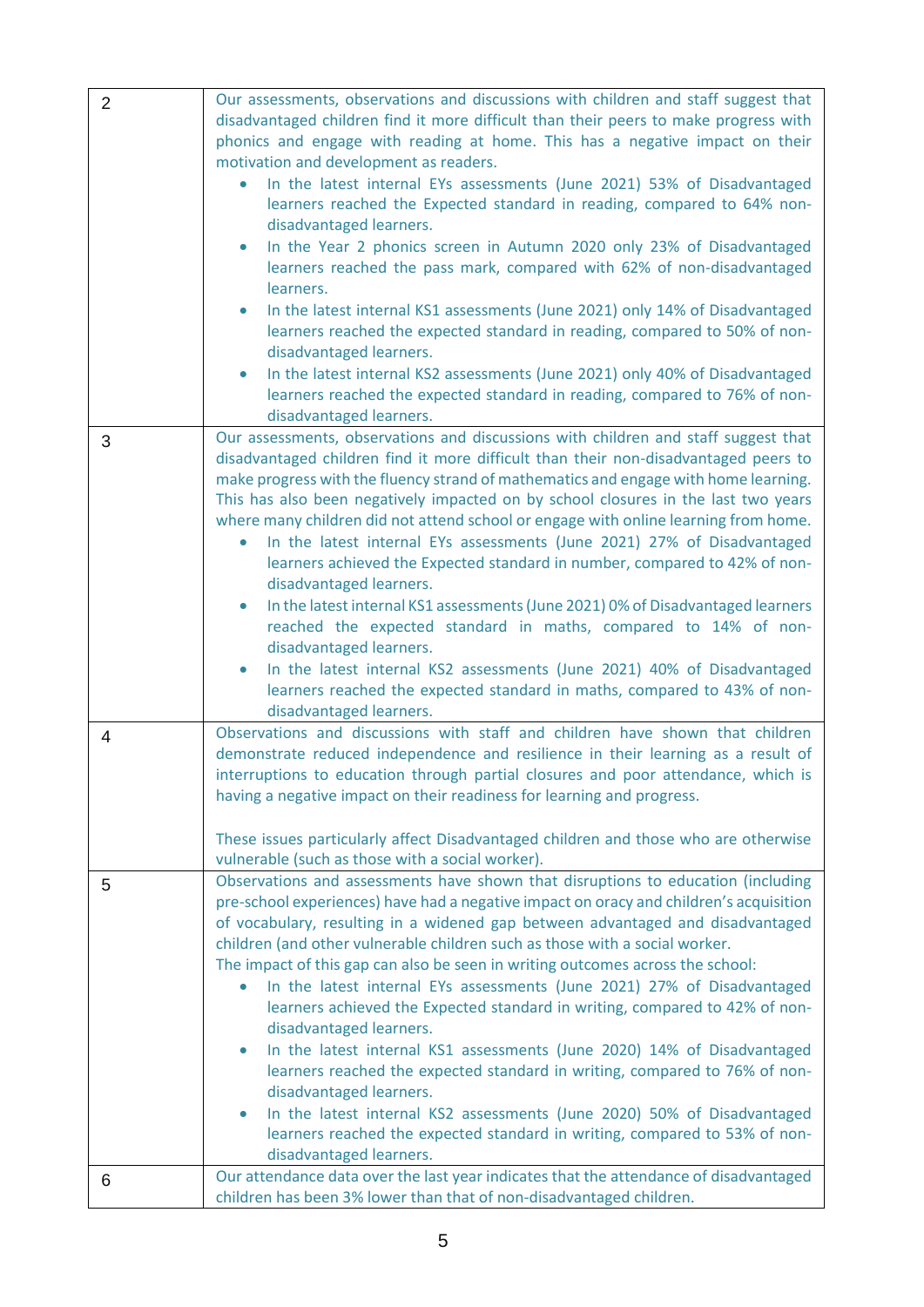| 28% of disadvantaged children are persistent absentees compared to 20% of non-         |
|----------------------------------------------------------------------------------------|
|                                                                                        |
| disadvantaged children and some of our disadvantaged children are struggling with      |
|                                                                                        |
|                                                                                        |
| historic familial persistent absenteeism. Our observations and discussions with staff  |
|                                                                                        |
| have identified absenteeism impacting negatively on these children's ability to retain |
|                                                                                        |
| new knowledge and make the progress needed to catch up with their peers.               |
|                                                                                        |

### **Intended outcomes**

This explains the outcomes we are aiming for **by the end of our current strategy plan**, and how we will measure whether they have been achieved.

| <b>Intended outcome</b>                                                                                                                                                             | <b>Success criteria</b>                                                                                                                                                                                                                                                                                                                                                                                                                                                                                                                                           |
|-------------------------------------------------------------------------------------------------------------------------------------------------------------------------------------|-------------------------------------------------------------------------------------------------------------------------------------------------------------------------------------------------------------------------------------------------------------------------------------------------------------------------------------------------------------------------------------------------------------------------------------------------------------------------------------------------------------------------------------------------------------------|
| To achieve and sustain high levels of self-<br>regulation and improved behaviour across the<br>school ensuring that children are ready to learn<br>and able to make rapid progress. | Qualitative data from discussions with<br>$\bullet$<br>children and staff (and observations in class<br>and at play) evidence improvements in<br>emotional development and regulation<br>Thrive class assessments show<br>$\bullet$<br>improvements in scores relating to readiness<br>for learning<br>Classrooms are highly focussed and learning<br>$\bullet$<br>behaviours are strong. Children demonstrate<br>an understanding of the value of scholarship.<br>From 2024/25 analysis of behaviour shows a<br>٠<br>trend of significant improvement over time. |
| Improved reading attainment among<br>Disadvantaged children across the school.                                                                                                      | From 2024/25 EYFSP outcomes show that<br>$\bullet$<br>Disadvantaged children make rapid progress<br>in reading.<br>From 2024/25 Year 1 and 2 Phonics Screen<br>۰<br>outcomes for Disadvantaged children are<br>high (more than 80% of Disadvantaged<br>Learners meet the Expected Standard).<br>From 2024/25 Disadvantaged children show<br>٠<br>strong attainment in reading by the end of<br>KS2 (more than 70% of Disadvantaged<br>Learners meet the expected standard at the<br>end of Year 6)                                                                |
| Improved maths attainment for Disadvantaged<br>children at the end of KS2.                                                                                                          | From 2024/25 Disadvantaged children have<br>$\bullet$<br>strong outcomes in Maths by the end of KS2<br>(more than 80% of Disadvantaged Learners<br>meet the expected standard at the end of<br>Year 6).<br>Disadvantaged children show strong fluency<br>skills which has a positive impact on their<br>efficiency with problem solving.                                                                                                                                                                                                                          |
| To achieve and sustain improved levels of<br>independence and resilience impacting on strong<br>learning behaviours and improved attainment.                                        | There are sustained high levels of<br>٠<br>independence and resilience from 2024/25<br>which are demonstrated by:<br>Classroom observations and<br>$\circ$<br>discussions with staff and pupils.                                                                                                                                                                                                                                                                                                                                                                  |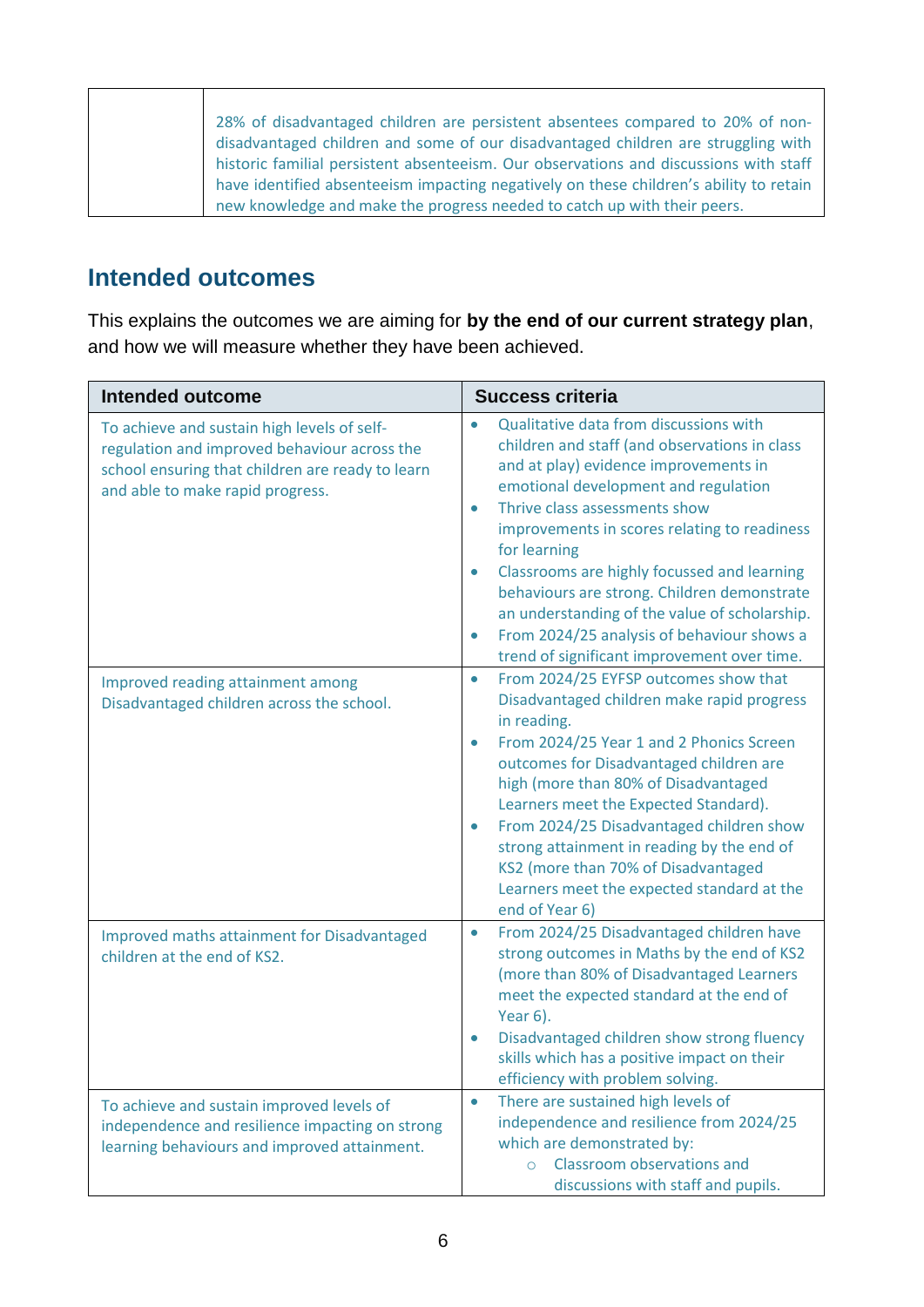|                                                                                                                                                  | Enhanced access to learning for<br>$\circ$<br>disadvantaged children impacting on<br>higher rates of progress.                                                                                                                                                                                                                                                         |
|--------------------------------------------------------------------------------------------------------------------------------------------------|------------------------------------------------------------------------------------------------------------------------------------------------------------------------------------------------------------------------------------------------------------------------------------------------------------------------------------------------------------------------|
| To improve oracy, standard spoken English and<br>acquisition of vocabulary, leading to an impact on<br>higher attainment in reading and writing. | Discussions with staff and children show that<br>٠<br>all children use standard spoken English.<br>The vocabulary gap is reduced meaning that<br>٠<br>children have learnt and can apply age-<br>appropriate tier 2 vocabulary.<br>Writing outcomes from 2024/25 show strong<br>attainment (more than 70% of<br>Disadvantaged children meet the expected<br>standard). |
| To achieve and sustain improved attendance for<br>all children and particularly our disadvantaged<br>children.                                   | Sustained high levels of attendance from<br>٠<br>2024/25.<br>By 2024-25 persistent absenteeism is<br>reduced for all children but particularly for<br>our disadvantaged learners.<br>From 2024/25 there is evidence of a break in<br>the cycle of persistent absenteeism for<br>families and children are making good<br>progress.                                     |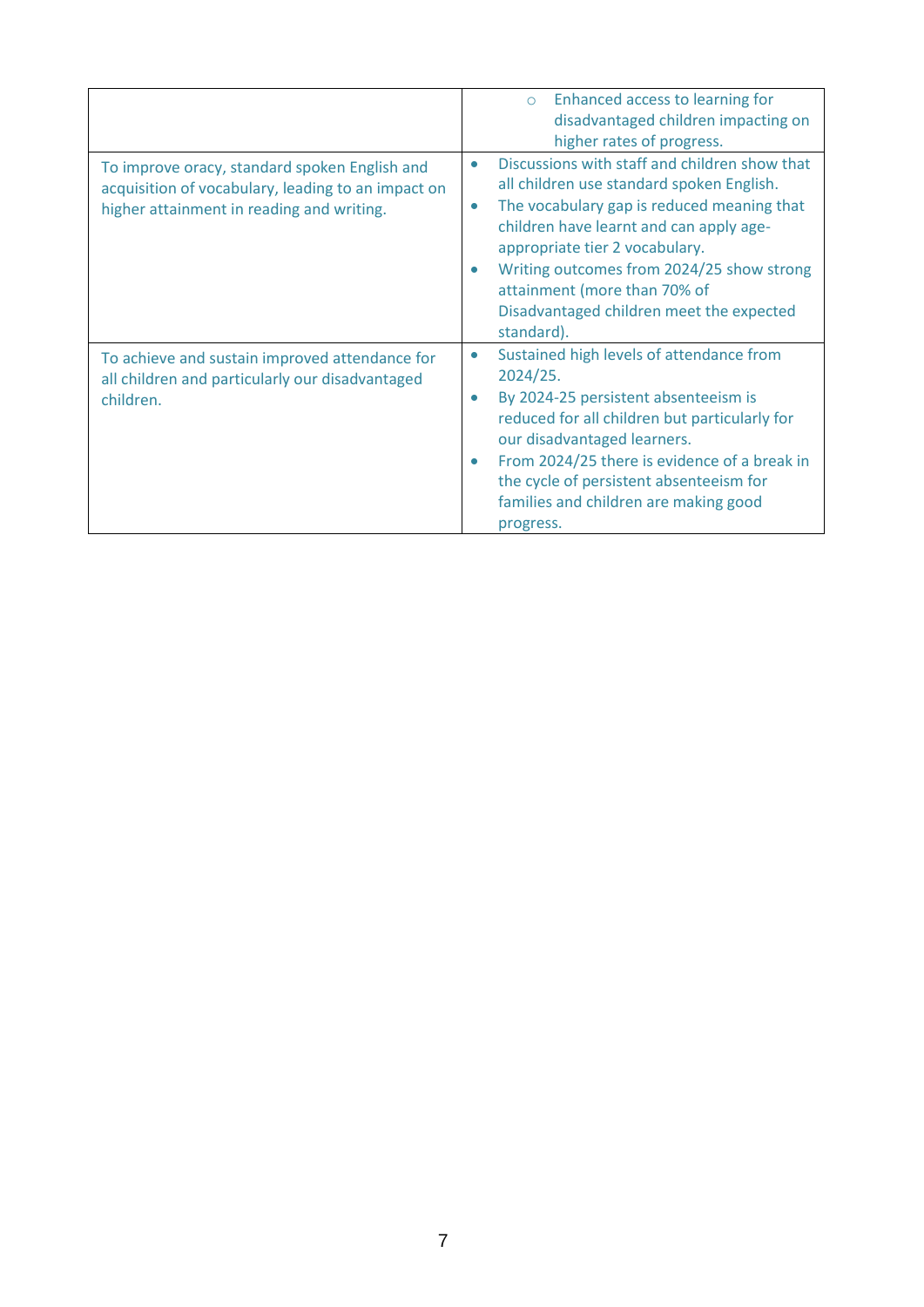# **Activity in this academic year**

This details how we intend to spend our pupil premium (and recovery premium funding) **this academic year** to address the challenges listed above.

## **Teaching (for example, CPD, recruitment and retention)**

Budgeted cost: £ 60,000

| <b>Activity</b>                                                                                                                                                                                                                                                                                                                                                                                                                                                               | Evidence that supports this approach                                                                                                                                                                                                                                                                                                                                                                                                                                                                                                                                                                                                                                                                                                                                                                                                                          | <b>Challenge</b><br>number(s)<br>addressed |
|-------------------------------------------------------------------------------------------------------------------------------------------------------------------------------------------------------------------------------------------------------------------------------------------------------------------------------------------------------------------------------------------------------------------------------------------------------------------------------|---------------------------------------------------------------------------------------------------------------------------------------------------------------------------------------------------------------------------------------------------------------------------------------------------------------------------------------------------------------------------------------------------------------------------------------------------------------------------------------------------------------------------------------------------------------------------------------------------------------------------------------------------------------------------------------------------------------------------------------------------------------------------------------------------------------------------------------------------------------|--------------------------------------------|
| Purchasing and continuing to<br>develop our Synthetic<br><b>Systematic Phonics scheme:</b><br><b>Read Write Inc. Phonics.</b><br>This is a DFE Validated<br><b>Systematic Synthetic Phonics</b><br>programme and is intended<br>to secure stronger phonics<br>teaching for all children<br>through high quality<br>resourcing, progressive<br>structure and high quality<br>continuing professional<br>development for those who<br>deliver the programme and<br>for leaders. | Phonics has a positive impact overall (+5 months)<br>with very extensive evidence and is an important<br>component in the development of early reading<br>skills, particularly for children from disadvantaged<br>backgrounds.<br>https://educationendowmen<br>tfoundation.org.uk/educatio<br>n-evidence/teaching-<br>learning-toolkit/phonics                                                                                                                                                                                                                                                                                                                                                                                                                                                                                                                | 2                                          |
| Purchasing and continuing to<br>develop the implementation<br>of Maths - No Problem!<br>The Maths - No Problem!<br><b>Primary Series was assessed</b><br>by the DfE's expert panel,<br>which judged that it met the<br>core criteria for a high-<br>quality textbook to support<br>teaching for mastery.                                                                                                                                                                      | The impact of mastery learning approaches is an<br>additional five months progress, on average, over<br>the course of a year.<br>There is a lot of variation behind this average. It<br>seems to be important that a high bar is set for<br>achievement of 'mastery' (usually 80% to 90% on<br>the relevant test).<br>https://educationendowmentfoundation.org.uk/edu<br>cation-evidence/teaching-learning-toolkit/mastery-<br>learning<br>The DfE non-statutory guidance has been produced<br>in conjunction with the National Centre for<br>Excellence in the Teaching of Mathematics, drawing<br>on evidence-based approaches:<br>https://assets.publishing.service.gov.uk/government<br>/uploads/system/uploads/attachment_data/file/101<br>7683/Maths guidance KS 1 and 2.pdf<br>The EEF guidance is based on a range of the best<br>available evidence: | 3                                          |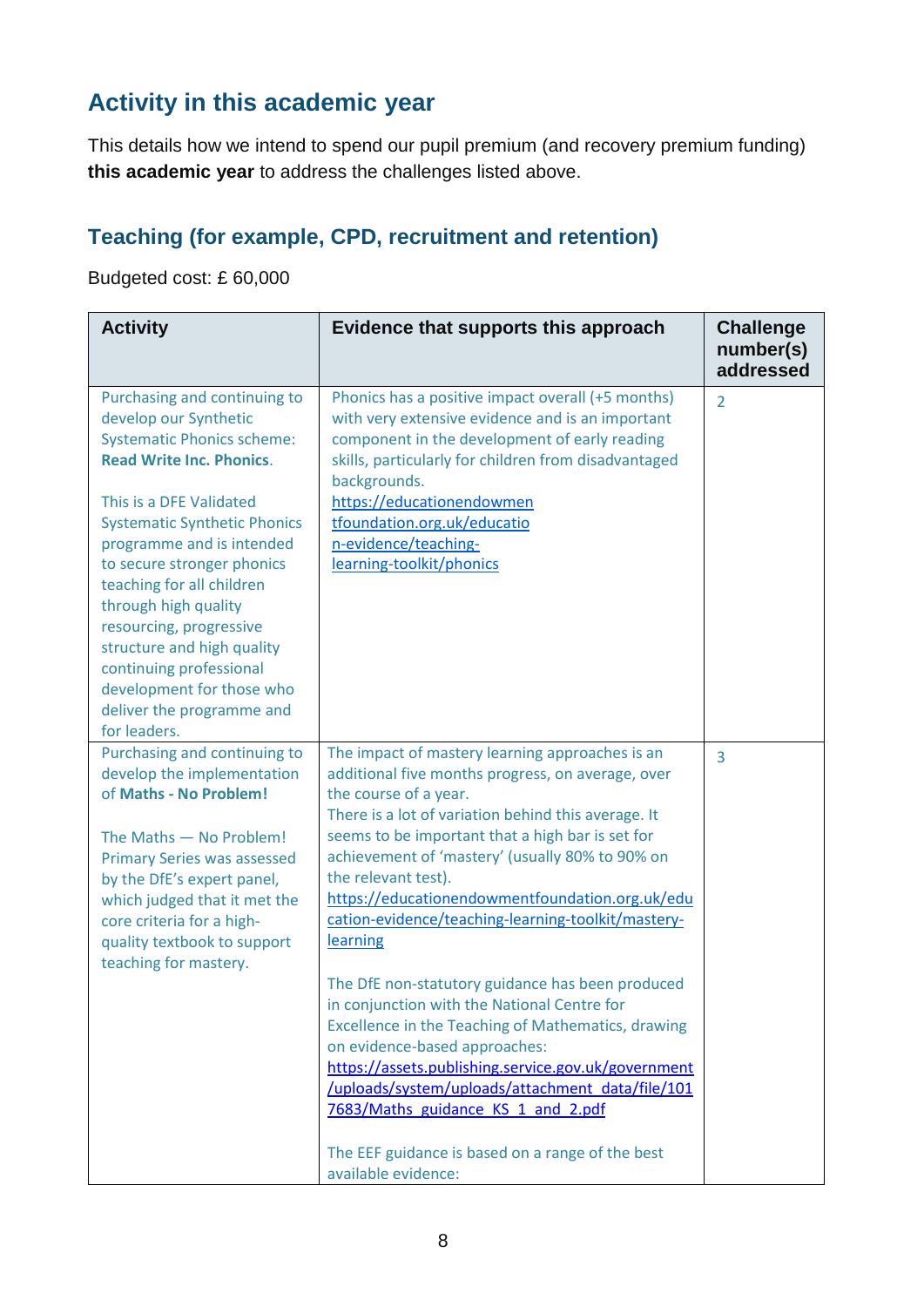| Taking part in the NCETM's<br><b>Mastering Number project</b><br>to ensure the development<br>of strong number sense.<br>Access to the programme is<br>fully funded by the Maths<br>hub but we will fund the<br>costs to release staff to<br>attend CPD and engage in<br>the Work group. We will also<br>purchase additional<br>resources to ensure its<br>success across EYs and KS1. | https://educationendowmentfoundation.org.uk/pu<br>blic/files/Publications/Maths/KS2 KS3 Maths Guid<br>ance 2017.pdf<br>https://educationendowmentfoundation.org.uk/ed<br>ucation-evidence/guidance-reports/early-maths<br>This project aims to secure firm foundations in the<br>development of good number sense for all children<br>from Reception through to Year 1 and Year 2. The<br>aim over time is that children will leave KS1 with<br>fluency in calculation and a confidence and<br>flexibility with number.<br>https://www.ncetm.org.uk/maths-hubs-<br>projects/mastering-number/                                                                                                                                                                                                                                                                                                                                                                                                           | $\overline{3}$ |
|----------------------------------------------------------------------------------------------------------------------------------------------------------------------------------------------------------------------------------------------------------------------------------------------------------------------------------------------------------------------------------------|---------------------------------------------------------------------------------------------------------------------------------------------------------------------------------------------------------------------------------------------------------------------------------------------------------------------------------------------------------------------------------------------------------------------------------------------------------------------------------------------------------------------------------------------------------------------------------------------------------------------------------------------------------------------------------------------------------------------------------------------------------------------------------------------------------------------------------------------------------------------------------------------------------------------------------------------------------------------------------------------------------|----------------|
| <b>Purchasing and</b><br>implementing the Number<br>Sense programme to support<br>fluency in number facts in<br>Year 3 (including purchase of<br>resources and continuing<br>professional development<br>for staff).                                                                                                                                                                   | The programme is informed by research into the<br>mathematical development of young children, by<br>10 years of classroom teaching, and by maths<br>lesson observations in Shanghai. 7 key research<br>principles underpin the programme.                                                                                                                                                                                                                                                                                                                                                                                                                                                                                                                                                                                                                                                                                                                                                               | 3              |
| Continuing to develop strong<br>subject leaders who impact<br>on the quality of the<br>implemented curriculum for<br>Disadvantaged Learners.<br>This will involve high quality<br>CPD, ongoing coaching and<br>regular reviews with school<br>and Trust leaders, Academy<br><b>Advisors and Trustees.</b>                                                                              | https://www.gov.uk/government/publications/scho<br>ol-inspection-handbook-eif/school-inspection-<br>handbook<br>Inspectors will explore:<br>how carefully leaders have thought about<br>what end points the curriculum is building<br>towards, what pupils will be able to know<br>and do at those end points, and how leaders<br>have planned the curriculum accordingly.<br>This includes considering how the intended<br>curriculum will address social disadvantage<br>by addressing gaps in pupils' knowledge and<br>skills<br>how leaders have sequenced the curriculum<br>$\bullet$<br>to enable pupils to build their knowledge<br>and skills towards the agreed end points<br>how leaders have ensured that the subject<br>$\bullet$<br>curriculum contains content that has been<br>identified as most useful, and ensured that<br>this content is taught in a logical<br>progression, systematically and explicitly<br>enough for all pupils to acquire the intended<br>knowledge and skills | 2, 3, 5        |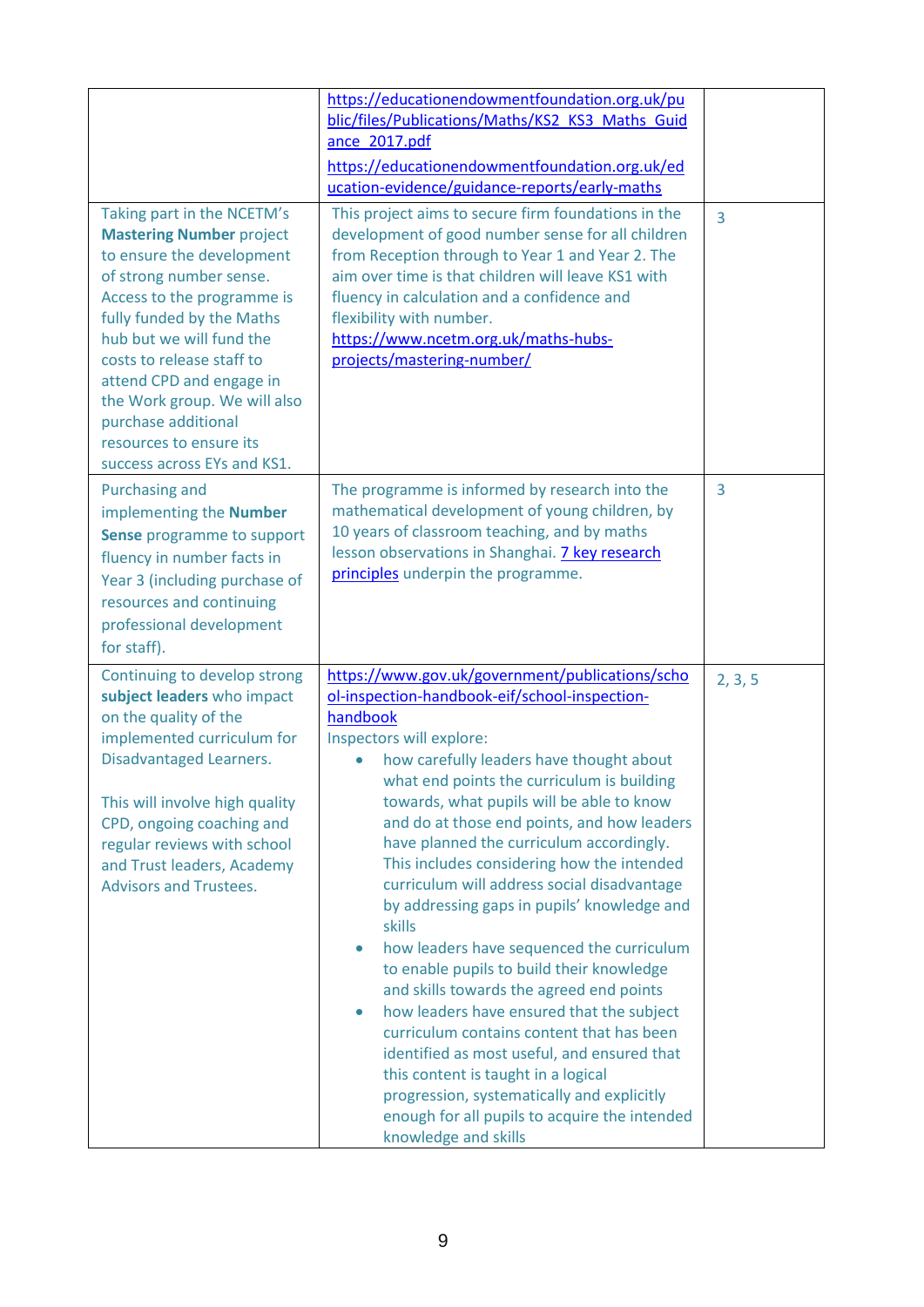|                                                                                                                                                                                                                                                                                                                                                                                                                   | how the curriculum has been designed and<br>$\bullet$<br>taught so that pupils read at an age-<br>appropriate level.                                                                                                                                                                                                                                                                                                                                                                                                                                                                                                                                                                                                                                               |      |
|-------------------------------------------------------------------------------------------------------------------------------------------------------------------------------------------------------------------------------------------------------------------------------------------------------------------------------------------------------------------------------------------------------------------|--------------------------------------------------------------------------------------------------------------------------------------------------------------------------------------------------------------------------------------------------------------------------------------------------------------------------------------------------------------------------------------------------------------------------------------------------------------------------------------------------------------------------------------------------------------------------------------------------------------------------------------------------------------------------------------------------------------------------------------------------------------------|------|
| Purchasing and administering<br>high quality diagnostic<br>assessments to ensure that<br>Disadvantaged children's<br>needs are well understood<br>and can be closed rapidly.                                                                                                                                                                                                                                      | The EEF recommend using high quality assessment<br>and diagnosis to target and adapt teaching to pupils'<br>needs. Rapid provision of support is important, but it<br>is critical to ensure it is the right support.<br>Integrating formative assessment into classroom<br>teaching strategies will help ensure that teaching is<br>appropriately targeted and that pupil needs are<br>identified.                                                                                                                                                                                                                                                                                                                                                                 | 2, 3 |
|                                                                                                                                                                                                                                                                                                                                                                                                                   | Diagnostic assessment can be used to inform<br>professional judgement about the best next steps; it<br>also makes teaching more efficient by ensuring that<br>effort is not wasted on rehearsing skills or content<br>that a pupil already knows well.<br>https://educationendowmentfoundation.org.uk/edu<br>cation-evidence/guidance-reports/literacy-ks2                                                                                                                                                                                                                                                                                                                                                                                                         |      |
| Ensuring consistent use of<br>language structures and<br>explicit vocabulary teaching<br>across the school through<br>use of Tower Hamlets<br>language structures (which is<br>designed with EAL learners in<br>mind but is in place for all                                                                                                                                                                      | The average impact of Oral language interventions<br>is approximately an additional six months' progress<br>over the course of a year. Some studies also often<br>report improved classroom climate and fewer<br>behavioural issues following work on oral language.<br>https://educationendowmentfoundation.org.uk/ed<br>ucation-evidence/teaching-learning-toolkit/oral-<br>language-interventions                                                                                                                                                                                                                                                                                                                                                               | 5    |
| children across the school).<br>Ensuring consistent use of<br><b>Word Aware</b> as a whole<br>school approach to support<br>the vocabulary development<br>of all children. Focussed on<br>whole class learning, the<br>programme is of particular<br>benefit to Disadvantaged<br>Learners.<br>Included here is the cost of<br><b>Continuing Professional</b><br>development for staff and<br>resourcing to ensure | EAL pedagogy as outlined in 'Excellence and<br>Enjoyment: learning and teaching for bilingual<br>children in the primary years', (DCSF Ref 0013-<br>2006PCK-EN) explains how EAL children become<br>fluent in 'basic interpersonal communicative skills'<br>(playground or social talk) within two to three years<br>but it can take five years or longer to catch up with<br>mono-lingual peers in the development of cognitive<br>and academic language. 'The ability to use<br>language for academic purposes together with<br>cognitive development (the development of<br>thinking and learning skills) is the key to realising<br>educational potential' p9 Unit 1 Planning and<br>assessment for language and learning.<br>https://www.themeadtrust.org/wp- |      |
| effective delivery in classes<br>across the school.                                                                                                                                                                                                                                                                                                                                                               | content/uploads/2019/09/Tower-Hamlets-<br>Language-Structures-2.pdf<br>Hjetland et al (2017), in their systematic review<br>found that spoken vocabulary predicted children's<br>latter reading development. Vocabulary relates to<br>reading comprehension, but impacts equally on                                                                                                                                                                                                                                                                                                                                                                                                                                                                                |      |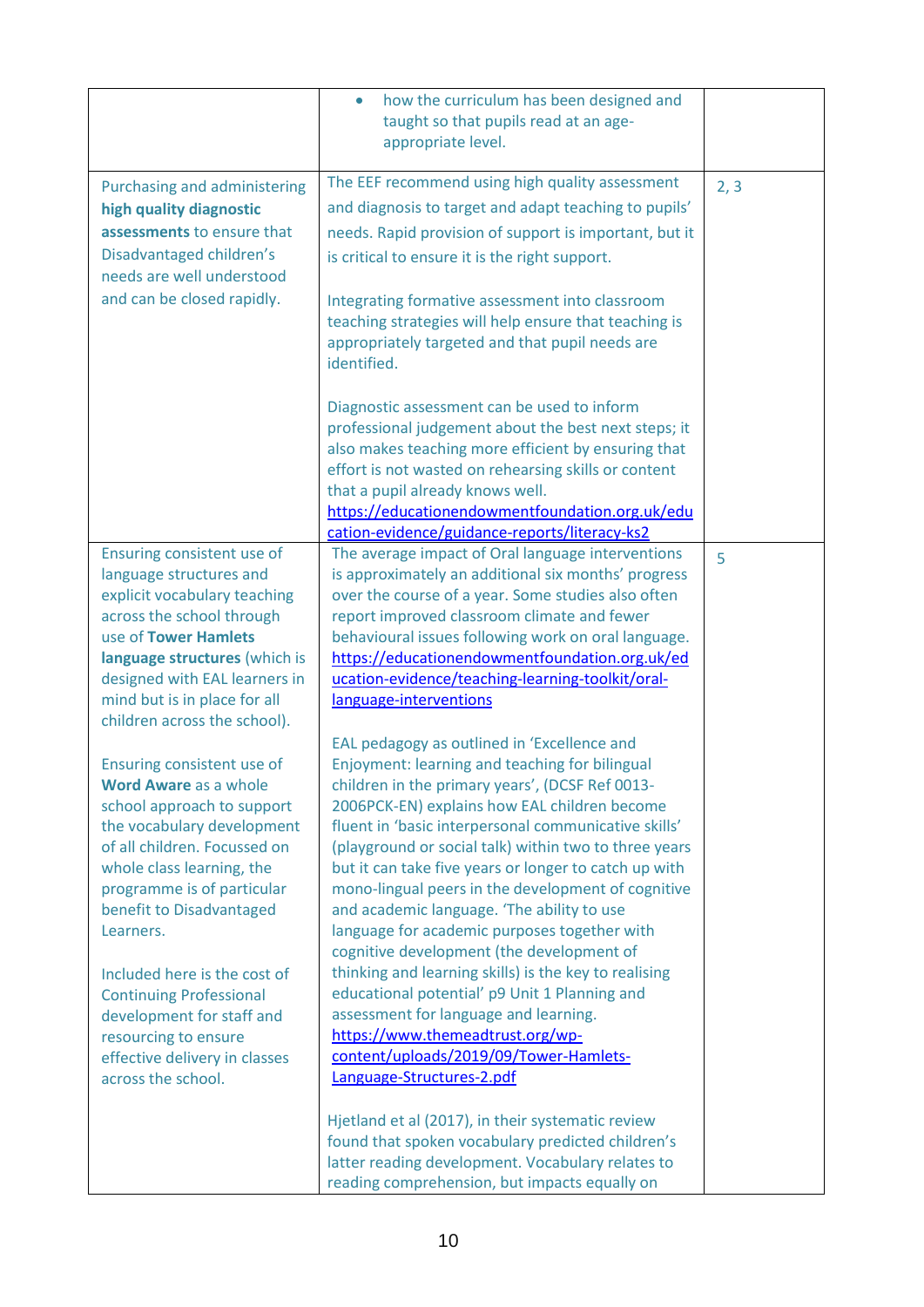|                                                                                                                                                                                                                                                                                                                                                                                                                                                         | curriculum areas that require specific word<br>knowledge such as mathematics and science.                                                                                                                                                                                                                                                                                                                                                                                                                                                                                                                                                                                                                                                                                                                 |            |
|---------------------------------------------------------------------------------------------------------------------------------------------------------------------------------------------------------------------------------------------------------------------------------------------------------------------------------------------------------------------------------------------------------------------------------------------------------|-----------------------------------------------------------------------------------------------------------------------------------------------------------------------------------------------------------------------------------------------------------------------------------------------------------------------------------------------------------------------------------------------------------------------------------------------------------------------------------------------------------------------------------------------------------------------------------------------------------------------------------------------------------------------------------------------------------------------------------------------------------------------------------------------------------|------------|
|                                                                                                                                                                                                                                                                                                                                                                                                                                                         | Waldfogel and Washbrook, (2010) found a two-year<br>gap at aged 5 years between the wealthiest and the<br>poorest. And as Ford-Connors and Paratore (2015)<br>highlight 'students who enter classrooms with a low<br>store of vocabulary knowledge are unlikely to<br>acquire complex knowledge through simple<br>exposure'.<br>http://thinkingtalking.co.uk/word-aware/                                                                                                                                                                                                                                                                                                                                                                                                                                  |            |
| <b>Continuing class-based</b>                                                                                                                                                                                                                                                                                                                                                                                                                           | Thrive has been developed over the past 25 years,                                                                                                                                                                                                                                                                                                                                                                                                                                                                                                                                                                                                                                                                                                                                                         | 1, 4       |
| Thrive approaches to<br>meeting emotional and social<br>needs through a re-<br>subscription to The Thrive                                                                                                                                                                                                                                                                                                                                               | with its architects drawing from a wealth of<br>experience in social work, psychotherapy and<br>education.                                                                                                                                                                                                                                                                                                                                                                                                                                                                                                                                                                                                                                                                                                |            |
| <b>Approach</b> and continuation<br>of accreditation through<br>refresher training for<br>practitioners.                                                                                                                                                                                                                                                                                                                                                | Combining their collective knowledge and<br>experience, the founders developed a social and<br>emotional development model that looked at<br>children's needs and provided responses and                                                                                                                                                                                                                                                                                                                                                                                                                                                                                                                                                                                                                  |            |
| The Thrive Approach is a                                                                                                                                                                                                                                                                                                                                                                                                                                | activities to engage them with life and learning.                                                                                                                                                                                                                                                                                                                                                                                                                                                                                                                                                                                                                                                                                                                                                         |            |
| dynamic, developmental and<br>trauma-sensitive approach to<br>meeting the emotional and<br>social needs of children.                                                                                                                                                                                                                                                                                                                                    | This is underpinned by Attachment Theory, Child<br>Development Theory, Neuroscience and Play,<br><b>Creativity and The Arts.</b><br>https://www.thriveapproach.com/about-thrive/the-<br>thrive-approach/underpinning-science-and-theory/                                                                                                                                                                                                                                                                                                                                                                                                                                                                                                                                                                  |            |
| <b>Embedding a rigorous</b><br>Monitoring, Evaluation and<br>Review cycle which enables<br>teachers, TAs and leaders at<br>all levels to track the<br>progress of disadvantaged<br>children, understand their<br>experiences of school and act<br>to make changes, where<br>needed.<br>This will involve support<br>from the Trust leaders and<br>Trustees, coaching for<br>teachers and leaders, regular<br>progress reviews, visits to<br>lessons and | Supporting staff, monitoring progress, solving<br>problems, and adapting strategies will help with the<br>successful implementation of new approaches:<br>Adopt a flexible and motivating leadership<br>approach during the initial attempts at<br>implementation.<br>Reinforce initial training with follow-on<br>۰<br>coaching within the school.<br>Use highly skilled coaches.<br>۰<br>Complement expert coaching and mentoring<br>۰<br>with structured peer-to-peer collaboration.<br>Use implementation data to actively tailor<br>٠<br>and improve the approach.<br>Make thoughtful adaptations only when the<br>$\bullet$<br>active ingredients are securely understood<br>and implemented.<br>https://educationendowmentfoundation.org.uk/edu<br>cation-evidence/guidance-reports/implementation | All        |
| Further improve the use of<br>feedback for all staff by<br>investing in this as a focus for<br><b>INSET day in January, making</b><br>use of findings within EEF<br>report alongside 'Walkthrus'.                                                                                                                                                                                                                                                       | Done well, feedback supports pupil progress,<br>building learning, addressing misunderstandings,<br>and thereby closing the gap between where a pupil<br>is and where teacher wants them to be. When used<br>effectively, feedback can accelerate a child's<br>progress by 6 months.<br>https://educationendowmentfoundation.org.uk/edu<br>cation-evidence/guidance-reports/feedback                                                                                                                                                                                                                                                                                                                                                                                                                      | 2, 3, 4, 5 |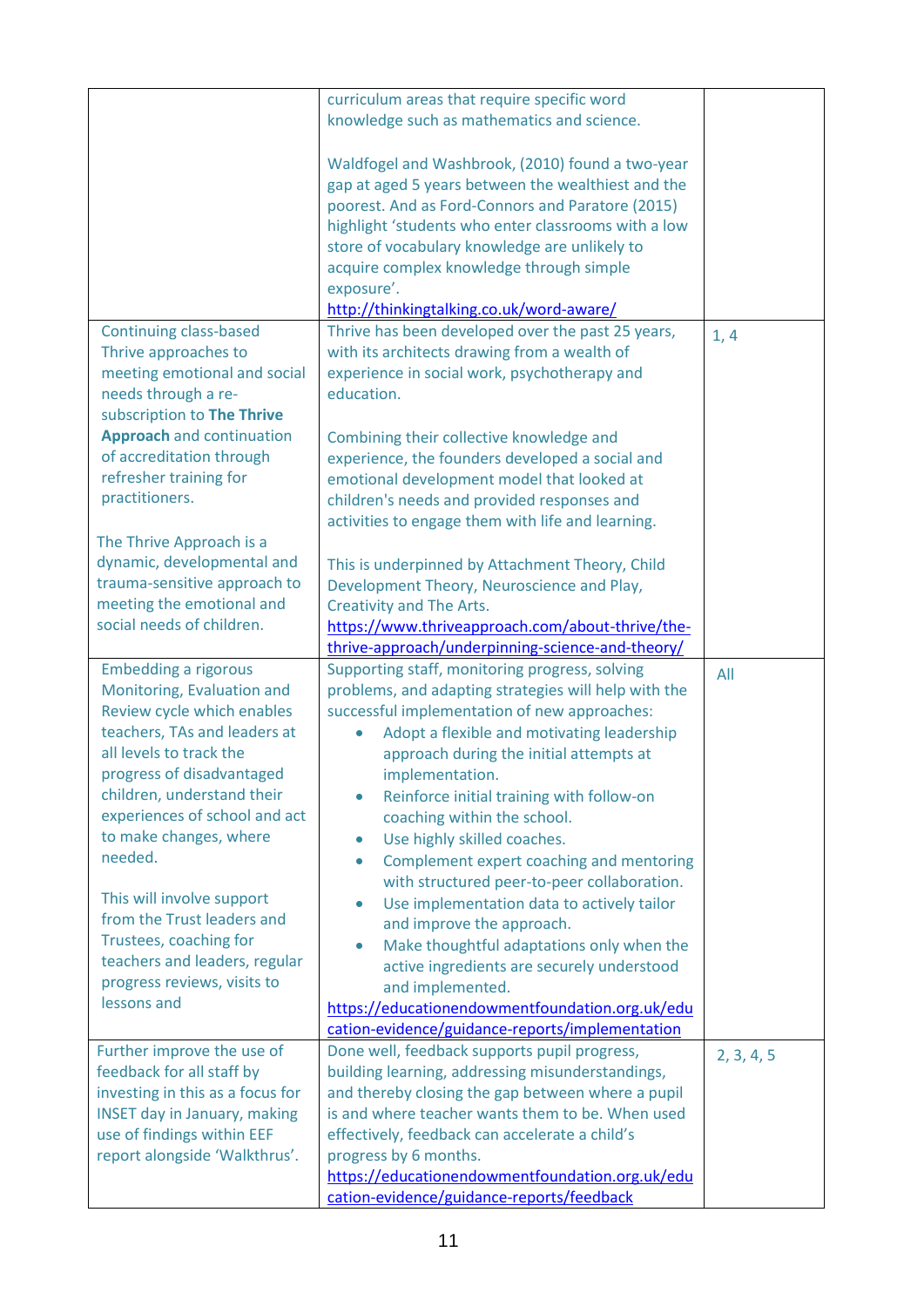| Develop staff use of       |  |
|----------------------------|--|
| questioning as a tool to   |  |
| enhance feedback further   |  |
| through the use of         |  |
| instructional coaching and |  |
| 'Walkthrus'.               |  |

### **Targeted academic support (for example, tutoring, one-to-one support structured interventions)**

Budgeted cost: £50,462

| <b>Activity</b>                                                                                                                                                                                                                                                                                                                                                      | Evidence that supports this approach                                                                                                                                                                                                                                                                                                                                                                                                                                                                                                                                                                                     | <b>Challenge</b><br>number(s)<br>addressed |
|----------------------------------------------------------------------------------------------------------------------------------------------------------------------------------------------------------------------------------------------------------------------------------------------------------------------------------------------------------------------|--------------------------------------------------------------------------------------------------------------------------------------------------------------------------------------------------------------------------------------------------------------------------------------------------------------------------------------------------------------------------------------------------------------------------------------------------------------------------------------------------------------------------------------------------------------------------------------------------------------------------|--------------------------------------------|
| Engaging with the<br><b>National Tutoring</b><br>Pro-gramme to<br>provide a blend of<br>tuition, mentoring<br>and school-led<br>tutoring for pupils<br>whose education has<br>been most impacted<br>by the pandemic. A<br>significant<br>proportion of the<br>pupils who receive<br>tutoring will be<br>disadvantaged,<br>including those who<br>are high attainers. | Evidence indicates that one to one tuition can be effective,<br>providing approximately five additional months' progress on<br>average.<br>Short, regular sessions (about 30 minutes, three to five<br>times a week) over a set period of time (up to ten weeks)<br>appear to result in optimum impact. Evidence also suggests<br>tuition should be additional to, but explicitly linked with,<br>normal teaching, and that teachers should monitor progress<br>to ensure the tutoring is beneficial.<br>https://educationendowmentfoundation.org.uk/education-<br>evidence/teaching-learning-toolkit/one-to-one-tuition | 2, 3, 4, 5                                 |
| At River Mead we<br>have a full-time<br><b>Academic Tutor and</b><br>a full-time Academic<br><b>Mentor in 2021-22.</b>                                                                                                                                                                                                                                               |                                                                                                                                                                                                                                                                                                                                                                                                                                                                                                                                                                                                                          |                                            |
| <b>Introducing Read</b><br><b>Write Inc Fresh Start</b><br>as an intervention<br>targeted at KS2<br>children (Year 5 and<br>6) who require<br>significant support<br>with reading fluency<br>to catch up with<br>their peers.<br>This will involve<br>purchasing materials                                                                                           | While there have been fewer studies examining phonics<br>with older readers, there is evidence that it can be a<br>positive approach. With any reading intervention, careful<br>diagnosis is required on the difficulties that the reader is<br>experiencing, regardless of age. If an older reader is<br>struggling with decoding, phonics approaches will still be<br>appropriate. Where readers are struggling with vocabulary<br>or comprehension, other interventions may be more<br>appropriate.<br>https://educationendowmentfoundation.org.uk/education-<br>evidence/teaching-learning-toolkit/phonics           | 2, 4                                       |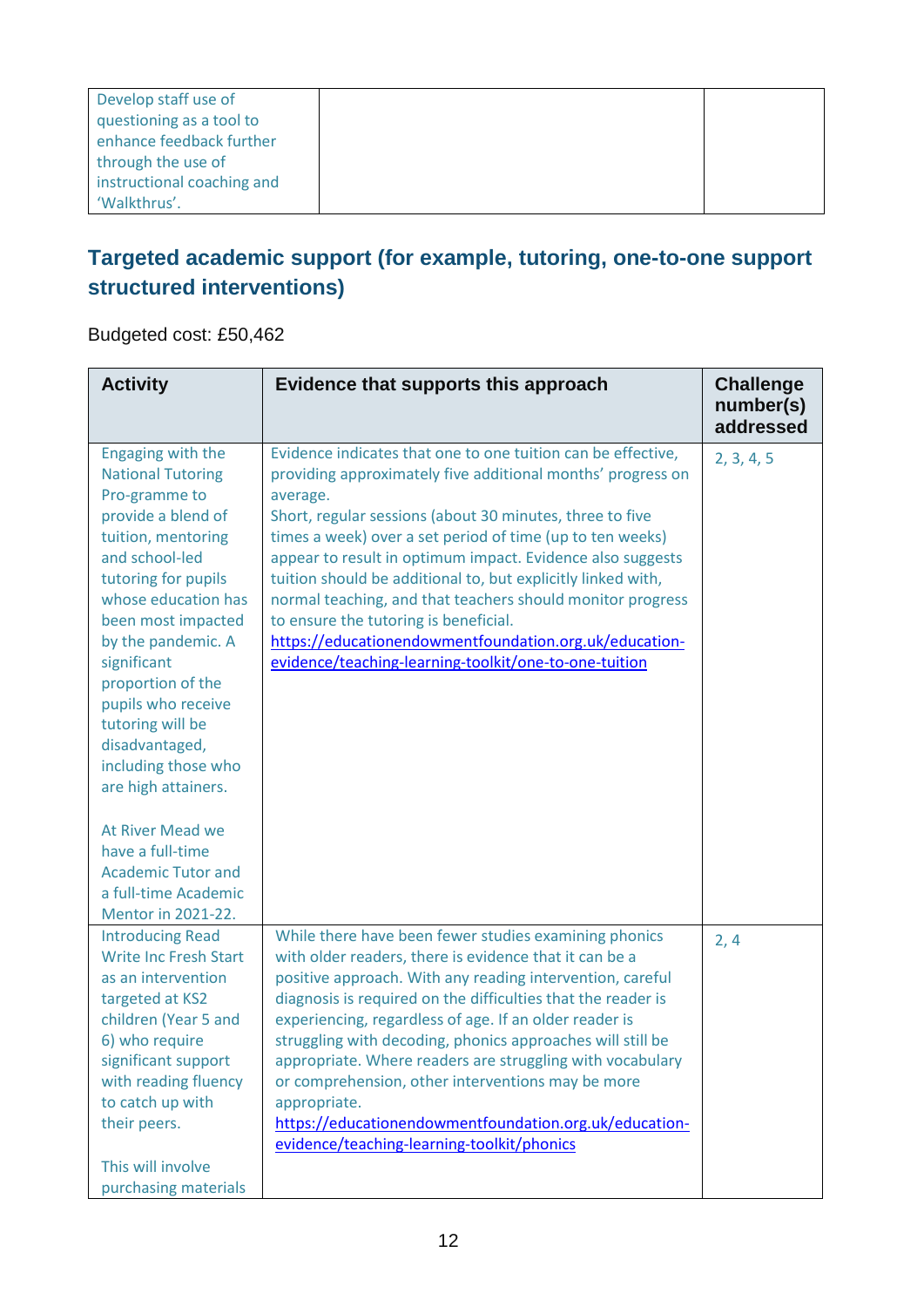| and enabling training<br>for staff to assess<br>children and deliver<br>the programme.                                                                                              |                                                                                                                                                                                                                                                                                                                                                            |                |
|-------------------------------------------------------------------------------------------------------------------------------------------------------------------------------------|------------------------------------------------------------------------------------------------------------------------------------------------------------------------------------------------------------------------------------------------------------------------------------------------------------------------------------------------------------|----------------|
| Deliver daily 1:1<br>phonics intervention<br>across Reception, Y1<br>and Y2 to ensure<br>gaps close as soon as<br>they develop. To be<br>delivered by trained<br><b>RWI tutors.</b> | Phonics approaches have a strong evidence base that<br>indicates a positive impact on the accuracy of word reading<br>(though not necessarily comprehension), particularly for<br>disadvantaged pupils:<br>https://educationendowmentfoundation.org.uk/education-<br>evidence/teaching-learning-toolkit/phonics                                            | $\overline{2}$ |
| <b>Deliver NELI</b><br>intervention for<br>children in Reception<br>with language gaps.                                                                                             | There is a strong evidence base that suggests oral<br>language interventions, including dialogic activities<br>such as high-quality classroom discussion, are<br>inexpensive to implement with high impacts on<br>reading:<br>https://educationendowmentfoundation.org.uk/education-<br>evidence/teaching-learning-toolkit/oral-language-<br>interventions | 5              |
| Deliver systematic<br>phonics programme<br>teaching to children<br>in lower KS2 (RWI) to<br>enable them to catch<br>up with their peers.                                            | Phonics approaches have a strong evidence base that<br>indicates a positive impact on the accuracy of word reading<br>(though not necessarily comprehension), particularly for<br>disadvantaged pupils:<br>https://educationendowmentfoundation.org.uk/education-<br>evidence/teaching-learning-toolkit/phonics                                            | $\overline{2}$ |

## **Wider strategies (for example, related to attendance, behaviour, wellbeing)**

Budgeted cost: £ 60,000

| <b>Activity</b>                                                                                                                                                                                                          | Evidence that supports this approach                                                                                                                                                                                                                                                                                                                                                                                                                                                                                                                                                                  | <b>Challenge</b><br>number(s)<br>addressed |
|--------------------------------------------------------------------------------------------------------------------------------------------------------------------------------------------------------------------------|-------------------------------------------------------------------------------------------------------------------------------------------------------------------------------------------------------------------------------------------------------------------------------------------------------------------------------------------------------------------------------------------------------------------------------------------------------------------------------------------------------------------------------------------------------------------------------------------------------|--------------------------------------------|
| We will continue to<br>support<br>accreditation and<br>ongoing professional<br>development of<br><b>ELSA</b> sessions for<br>children who need<br>targeted support<br>with their social and<br>emotional<br>development. | The average impact of successful Social and Emotional<br>Learning interventions is an additional four months'<br>progress over the course of a year. The security of this<br>evidence is, however, very low, so schools should carefully<br>monitor the efficacy of approaches in their own settings.<br>Alongside academic outcomes, SEL interventions have an<br>identifiable and valuable impact on attitudes to learning<br>and social relationships in school.<br>https://educationendowmentfoundation.org.uk/education-<br>evidence/teaching-learning-toolkit/social-and-emotional-<br>learning | 1, 4, 6                                    |
| ELSA is an initiative<br>developed and<br>supported by<br>educational                                                                                                                                                    |                                                                                                                                                                                                                                                                                                                                                                                                                                                                                                                                                                                                       |                                            |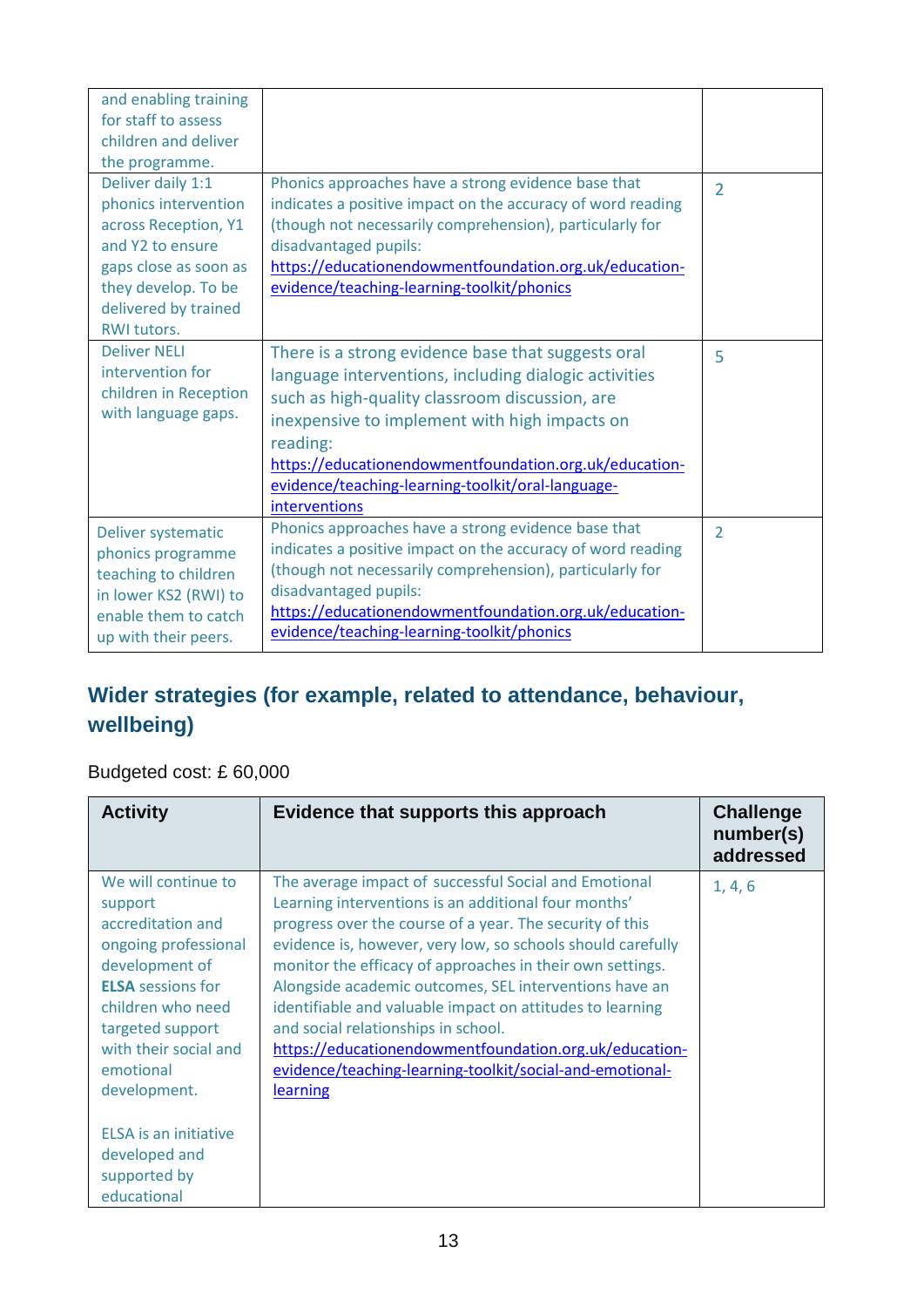| psychologists, who<br>apply their<br>professional<br>knowledge of<br>children's social and<br>emotional<br>development to<br>areas of need<br>experienced by<br>pupils.                                                                                                                                                                                                                                                                                                |                                                                                                                                                                                                                                                                                                                                                                                                                                                                                                                                                                                                                                                    |         |
|------------------------------------------------------------------------------------------------------------------------------------------------------------------------------------------------------------------------------------------------------------------------------------------------------------------------------------------------------------------------------------------------------------------------------------------------------------------------|----------------------------------------------------------------------------------------------------------------------------------------------------------------------------------------------------------------------------------------------------------------------------------------------------------------------------------------------------------------------------------------------------------------------------------------------------------------------------------------------------------------------------------------------------------------------------------------------------------------------------------------------------|---------|
| <b>Continuing class-</b><br>based and individual<br>interventions using<br>Thrive approaches<br>to meeting<br>emotional and social<br>needs through a re-<br>subscription to The<br><b>Thrive Approach</b><br>and continuation of<br>accreditation<br>through refresher<br>training for<br>practitioners.<br>The Thrive Approach<br>is a dynamic,<br>developmental and<br>trauma-sensitive<br>approach to meeting<br>the emotional and<br>social needs of<br>children. | Thrive has been developed over the past 25 years, with its<br>architects drawing from a wealth of experience in social<br>work, psychotherapy and education.<br>Combining their collective knowledge and experience, the<br>founders developed a social and emotional development<br>model that looked at children's needs and provided<br>responses and activities to engage them with life and<br>learning.<br>This is underpinned by Attachment Theory, Child<br>Development Theory, Neuroscience and Play, Creativity and<br>The Arts.<br>https://www.thriveapproach.com/about-thrive/the-thrive-<br>approach/underpinning-science-and-theory/ | 1, 4, 6 |
| Continuing to build<br>on our Nurtured<br>Learning offer which<br>benefits some of our<br><b>Disadvantaged</b><br>children who need<br>alternative access to<br>the curriculum and<br>personalised<br>learning plans using<br>Thrive approaches.                                                                                                                                                                                                                       | According to <i>figures</i> from the Department for Education,<br>pupils who receive Free School Meals are more likely to<br>receive a permanent or fixed period exclusion compared to<br>those who do not.<br>The most common reason for exclusion is persistent<br>disruptive behaviour. Pupil behaviour will have multiple<br>influences, some of which teachers can directly manage<br>though universal or classroom management approaches.<br>Some pupils will require more specialist support to help<br>manage their self-regulation or social and emotional skills.                                                                        | 1, 4    |
| <b>Embedding principles</b><br>of good practice set<br>out in the DfE's<br><b>Improving School</b><br>Attendance advice.<br>This will involve<br>continuing<br>professional<br>development and                                                                                                                                                                                                                                                                         | This guidance from the DFE gives advice to schools to<br>support them to improve school attendance. It has been<br>informed by:<br>engagement with schools who have significantly<br>reduced their persistent absence levels<br>teachers' standards<br>$\bullet$<br>Ofsted's school inspection handbook<br>$\bullet$<br>other DfE statutory and non-statutory guidance<br>$\bullet$                                                                                                                                                                                                                                                                | 6       |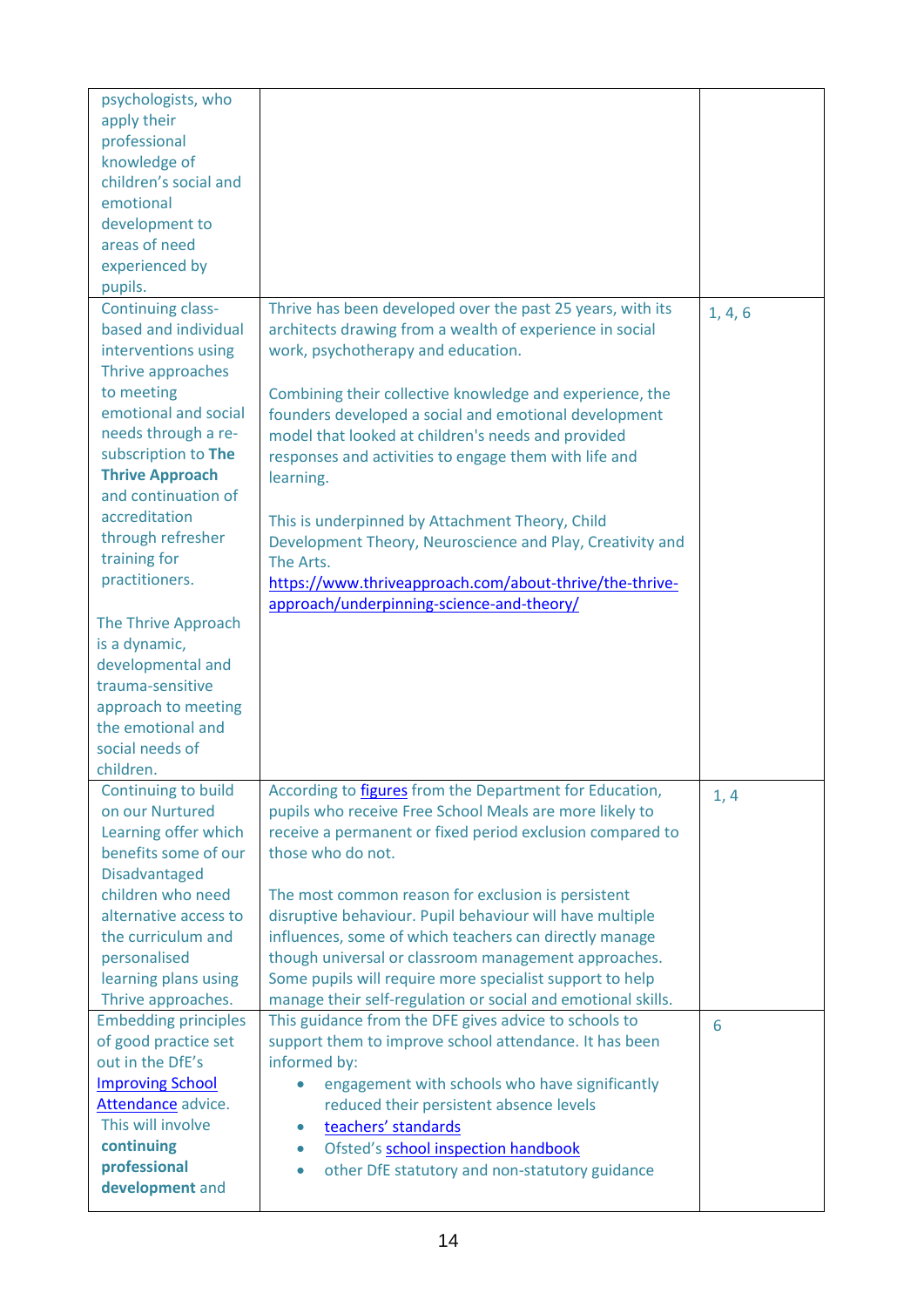| release time for<br>staff to develop and<br>implement effective<br>procedures and<br>monitor their<br>impact. We will also<br>develop the role of<br>attendance mentors<br>to work with<br>individual children<br>and families to                                                                                                                   |                                                                                                                                                                                                                                                                                                                                                                                                                                                                                                                                                                             |              |
|-----------------------------------------------------------------------------------------------------------------------------------------------------------------------------------------------------------------------------------------------------------------------------------------------------------------------------------------------------|-----------------------------------------------------------------------------------------------------------------------------------------------------------------------------------------------------------------------------------------------------------------------------------------------------------------------------------------------------------------------------------------------------------------------------------------------------------------------------------------------------------------------------------------------------------------------------|--------------|
| improve their                                                                                                                                                                                                                                                                                                                                       |                                                                                                                                                                                                                                                                                                                                                                                                                                                                                                                                                                             |              |
| attendance.<br><b>Ensuring that whole</b><br>school approaches<br>to behaviour and<br>de-escalation<br>strategies are<br>consistently applied<br>across the school.<br>This will impact on<br>helping to reduce<br>fixed-term<br>exclusions and<br>enable more secure<br>self-regulation<br>strategies for our<br><b>Disadvantaged</b><br>children. | According to <i>figures</i> from the Department for Education,<br>pupils who receive Free School Meals are more likely to<br>receive a permanent or fixed period exclusion compared to<br>those who do not.<br>The most common reason for exclusion is persistent<br>disruptive behaviour. Pupil behaviour will have multiple<br>influences, some of which teachers can directly manage<br>though universal or classroom management approaches.<br>Some pupils will require more specialist support to help<br>manage their self-regulation or social and emotional skills. | $\mathbf{1}$ |
| This will involve<br>regular whole staff<br>training, leadership<br>oversight, coaching<br>and supervision.                                                                                                                                                                                                                                         |                                                                                                                                                                                                                                                                                                                                                                                                                                                                                                                                                                             |              |
| Contingency fund for<br>acute emerging<br><b>issues</b>                                                                                                                                                                                                                                                                                             | Based on our experiences and those of similar schools to<br>ours, we have identified a need to set a small amount of<br>funding aside to respond quickly to needs that have not yet<br>been identified.                                                                                                                                                                                                                                                                                                                                                                     | All          |

# **Total budgeted cost: £170,462**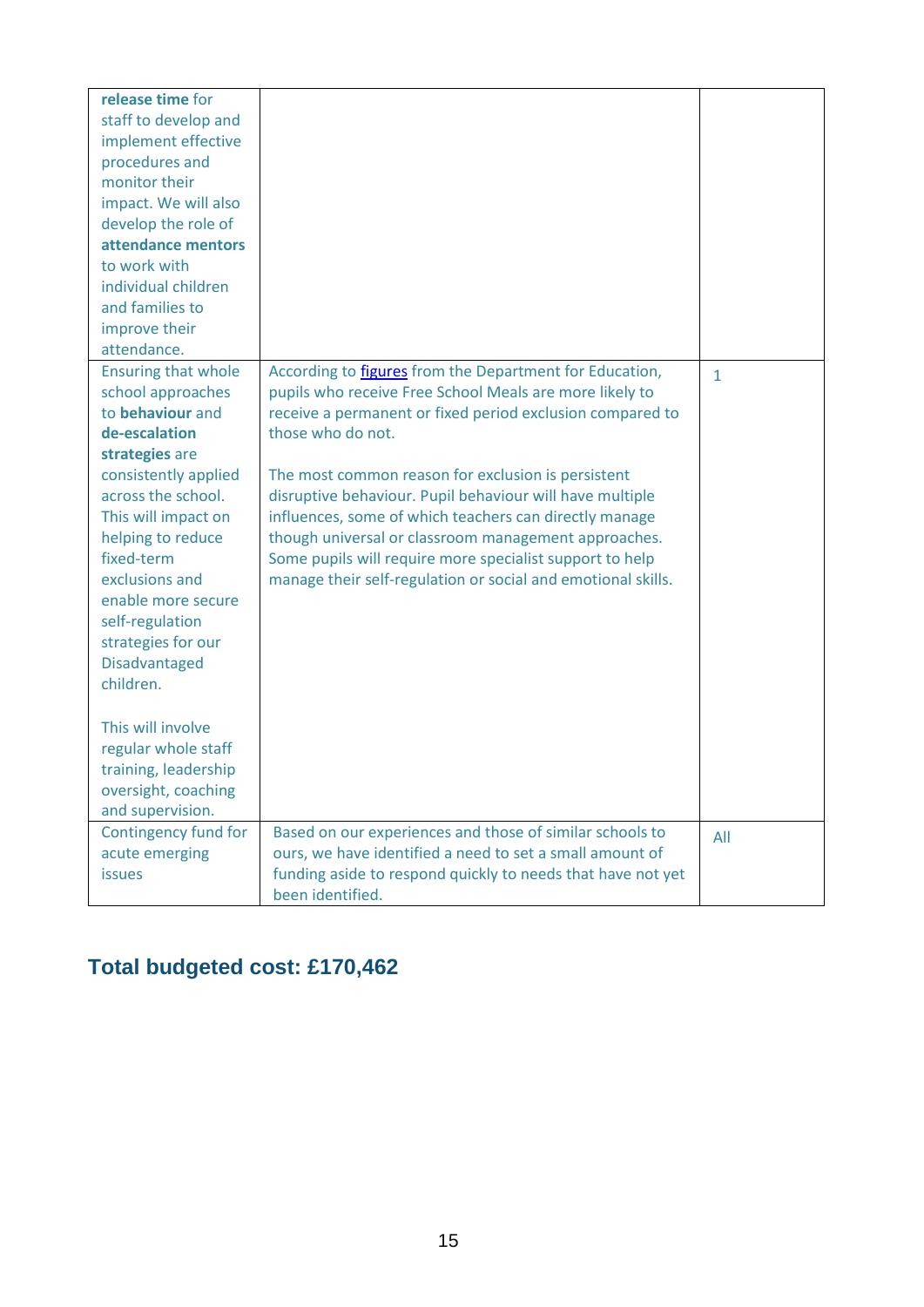# **Part B: Review of outcomes from 2020-21**

### **Pupil premium strategy outcomes**

This details the impact that our pupil premium activity had on pupils in the 2020 to 2021 academic year.

Our internal assessments during 2020/21 suggested that the performance of disadvantaged pupils was lower than in the previous year in key areas of the curriculum and therefore the outcomes we aimed to achieve in our previous strategy by the end of 2020/21 were therefore not fully realised.

Our analysis of the main reason for not meeting our objectives is the impact of the COVID-19 pandemic on gaps in education, interruptions to social and emotional development and widened gaps in terms of fundamental skills, school attendance habits and vocabulary acquisition. School closures over the past 2 years have been most detrimental to our Disadvantaged learners and they were not able to benefit from the improvements to teaching and learning and targeted interventions to the degree with which we had intended

Throughout school closures we strived to maintain a high-quality curriculum offer for all children, through the use of live teaching sessions and Seesaw online learning platform. Engagement with this was limited for our most disadvantaged families, even when supported with devices and technological help to get online.

Overall absence in 2020/21 was higher than in the preceding 3 years at 7.7% (compared to 3.7% national). Persistent absence was also much higher at 25.1% (against 9.9% national). This can be attributed in part to many children from our Complex Needs Resource base not taking their school place during the lockdown last year; as they had an EHCP they were marked as absent (many of these were Disadvantaged learners). During periods of partial closure there were also several disadvantaged children from the mainstream school who did not attend school although a place was made available for them and this also impacted on our attendance figures. Authorised absence was at 6.8% (compared to 2.6% national) which also includes high levels of sickness absence, whereas unauthorised absence was at 0.9% (compared to 1.0% national). This continues to be a significant area for improvement and so attendance and emotional development will have high priority in the new 3-year plan.

Our assessments and observations indicated that pupil behaviour, wellbeing and mental health were significantly impacted last year, primarily due to COVID-19-related issues. The impact was particularly acute for disadvantaged pupils. We used pupil premium funding to provide wellbeing support for all pupils, and targeted interventions where required. We are building on that approach with the activities detailed in this plan, in ensuring that children are ready and able to access learning successfully.

#### **Externally provided programmes**

*Please include the names of any non-DfE programmes that you purchased in the previous academic year. This will help the Department for Education identify which ones are popular in England*

| Programme           | <b>Provider</b>     |
|---------------------|---------------------|
| Maths - No Problem! | Maths - No Problem! |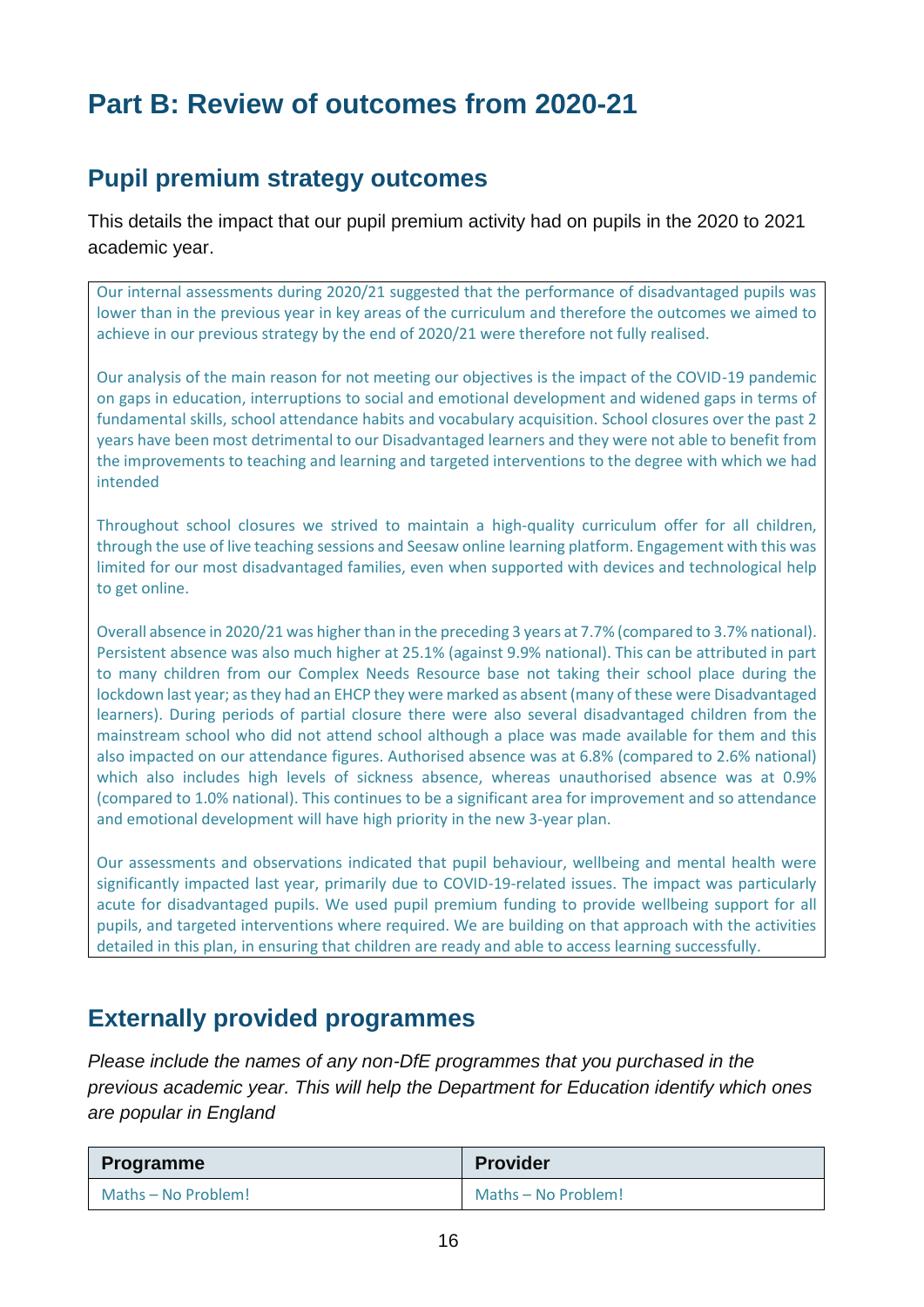| <b>Read Write Inc.</b>                 | <b>Ruth Miskin</b> |
|----------------------------------------|--------------------|
| <b>Cornerstones Curriculum Maestro</b> | Cornerstones       |